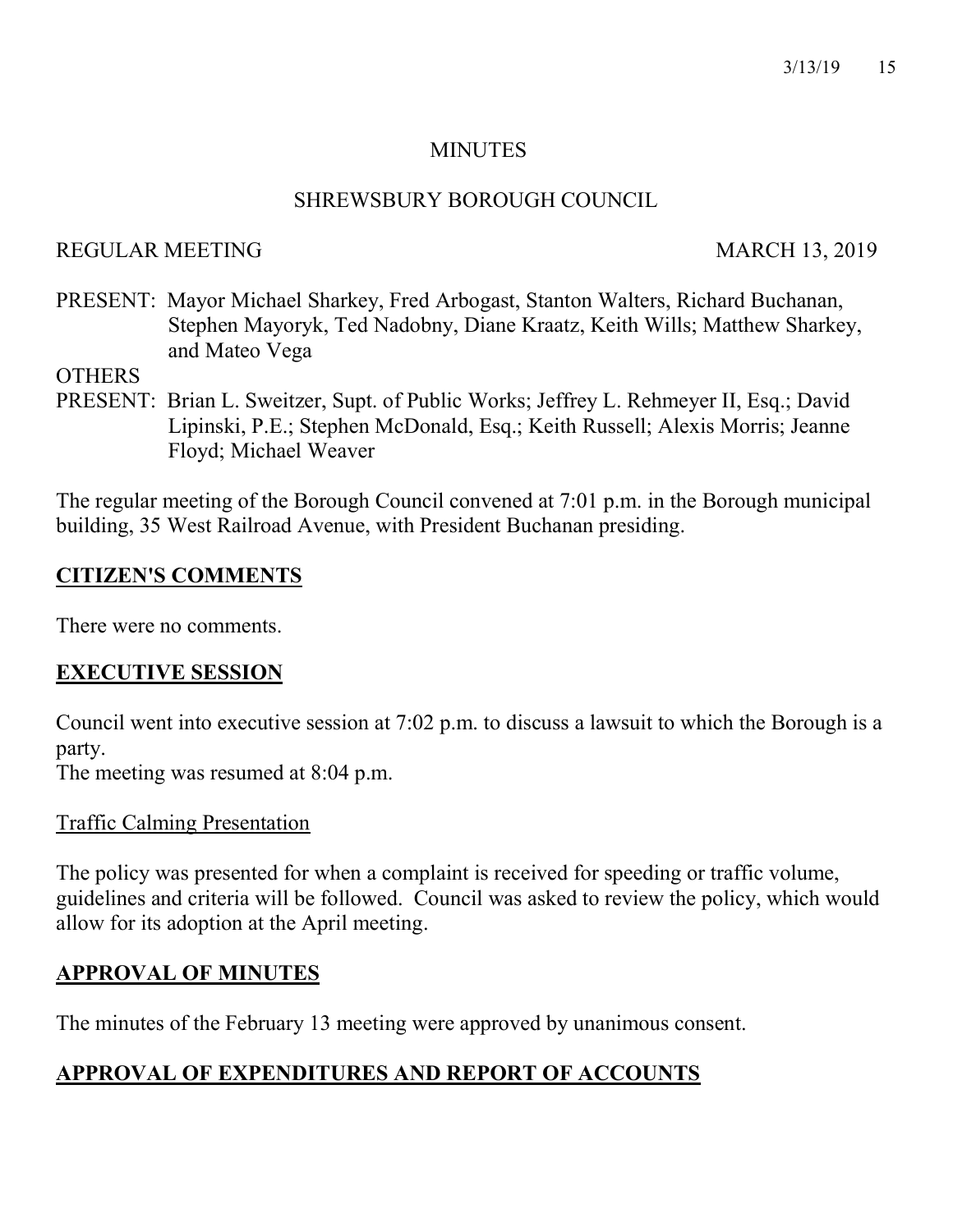F. Arbogast moved to approve the bill list for February: general account numbers 2531 thru 2564; water account: check numbers 1558 thru 1572; sewer account: check numbers 1363 thru 1369; highway aid: check numbers 945 and 946.

S. Walters seconded. The motion carried with all voting in favor.

T. Nadobny left the meeting at 8:27 p.m.

# APPROVAL OF PAYROLL REGISTER

F. Arbogast moved to approve the February 11 and 25 payroll registers.

D. Kraatz seconded. The motion carried with all voting in favor.

## SUBDIVISION AND LAND DEVELOPMENT BUSINESS

D. Kraatz announced that the land development plan for the YMCA will be going to staff review on April 9. The Zoning Hearing Board approved the variance request.

### Codes Enforcement

There were six permits issued in February.

### Southern Regional Police Department – Mayor Sharkey

Mayor Sharkey stated the police department stands ready to enforce the soliciting ordinance. There was a distraction burglary in New Freedom Borough recently. A policy for a community service officer was adopted with the likelihood that Officer Storeman, who was injured on a call in Glen Rock Borough a few years ago, will be the appointed community service officer. This will increase the case closure rate considerably as he has proven recently (average is  $35 - 40\%$ ) and the SRPD's closure rate is 60 - 70%). The finance committee has announced that a rebate of around \$80,000.00 will be divided between the member municipalities with the Borough's share being 34.49% which will be a credit shown on the second quarterly invoice. There may be another rebate later in the year. Mayor Sharkey stated the Intergovernmental Agreement Committee is asking for comments regarding a clear definition of PPUs and the formula to look at the concept of obligation time and using that as a driving factor. Obligation time is what actually occurs in a community and can be initiated by an officer who sees suspicious activity and investigates or it can be publicly initiated. The cost sharing would be based on a three year history and reviewed each year. S. Walters stated he would oppose any formula that uses time to track billing. The Commission should review the best practices book which was created by experts in the field. Mayor Sharkey reminded all that the Intergovernmental Agreement Committee is open to the public and meets at 7:00 p.m. on the first Tuesday in the Shrewsbury Municipal building and on the third Thursday in New Freedom.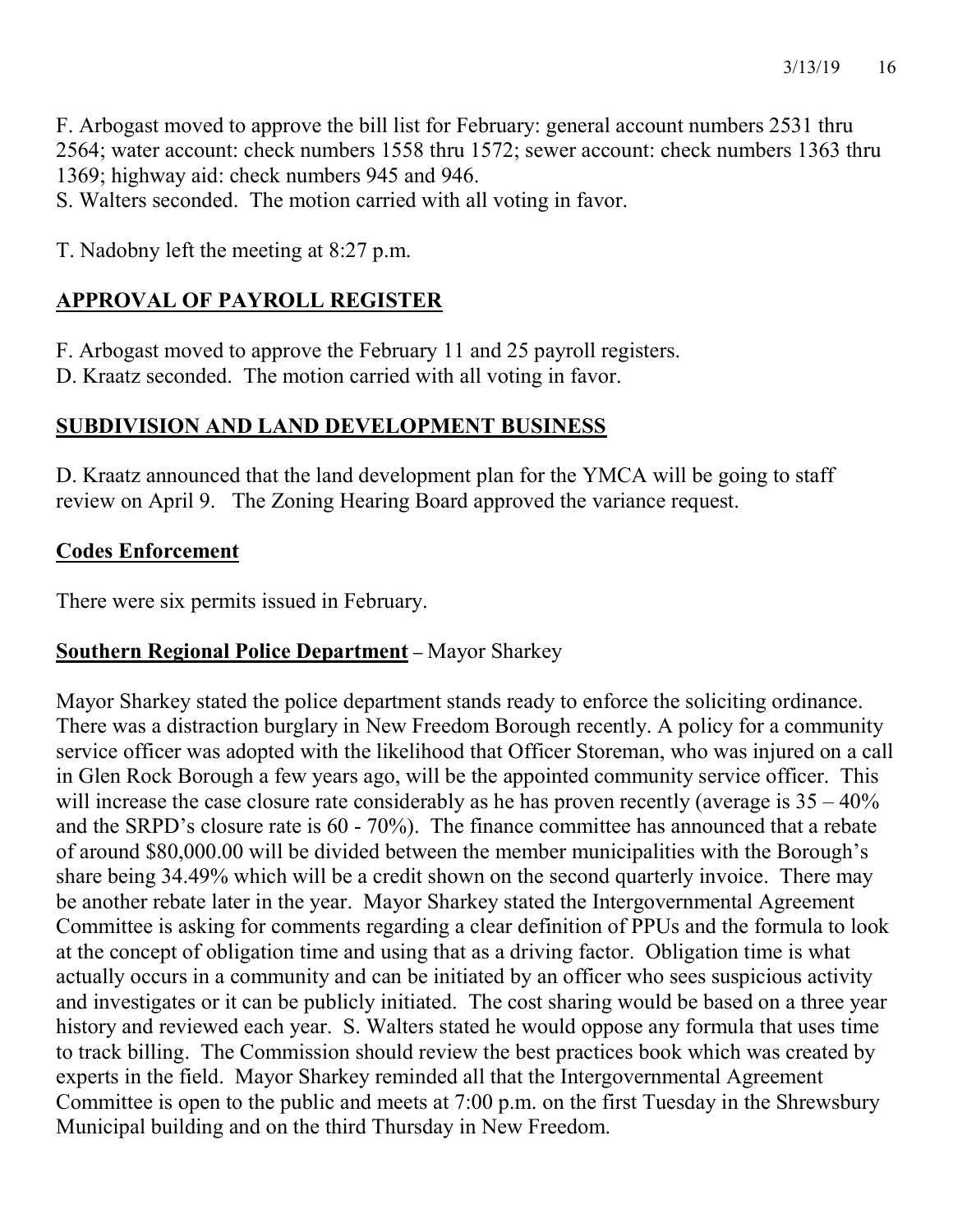### Water & Sewer – T. Nadobny/Supt. Sweitzer

### Well Inspections

Solicitor Rehmeyer sent enforcement letters in January to the Shrewsbury Township residents who had not complied with the Township's ordinance. A number have complied.

#### Exit 4 Project

Kinsley Construction will begin the project on March 18 with the sewer line being relocated in early April with a meeting to discuss the sewer line work on March 14. The sewer line work will be done at night. Sampling will be done on PW-1 and PW-2 on March 15 as part of the Wellhead Protection requirements.

#### Essex Circle Drive Drainage Issue

The Borough received an Exelon grant to repair the tributary located on the southside of Essex Circle Drive. The \$56,250.00 grant is for 90% of the total construction cost. The Borough and Township will pay approximately  $$15,000.00 - 20,000.00$  for permitting and the remaining 10% of the cost. The tributary restoration will help Essex Circle Drive residents with drainage from their properties and help gain access to two sewer manholes that are underwater.

#### South Main Street Railroad Station

The Public Works Department dye tested the sewer service lateral for the Railroad Station on South Main Street. The sewer line is not connected to the public sewer and most likely is connected to a dry well on the property. A letter should be sent that the property must be connected to the Borough sewer system before occupancy is granted. Water service is available but is turned off at the curb stop shutoff.

#### 2019 Water Replacement Project

Supt. Sweitzer and Eng. Lipinski met on January 21 to plan for the water line replacement on Woodland Drive and Essex Circle Drive. The work will begin this spring. If the work is not finished by June 30, the paving work will not occur this year. Estimated water line cost is \$400,000.00.

#### New Website

Supt. Sweitzer met with Doug Walters to add a Public Works tab with emergency contact information, useful information and pictures.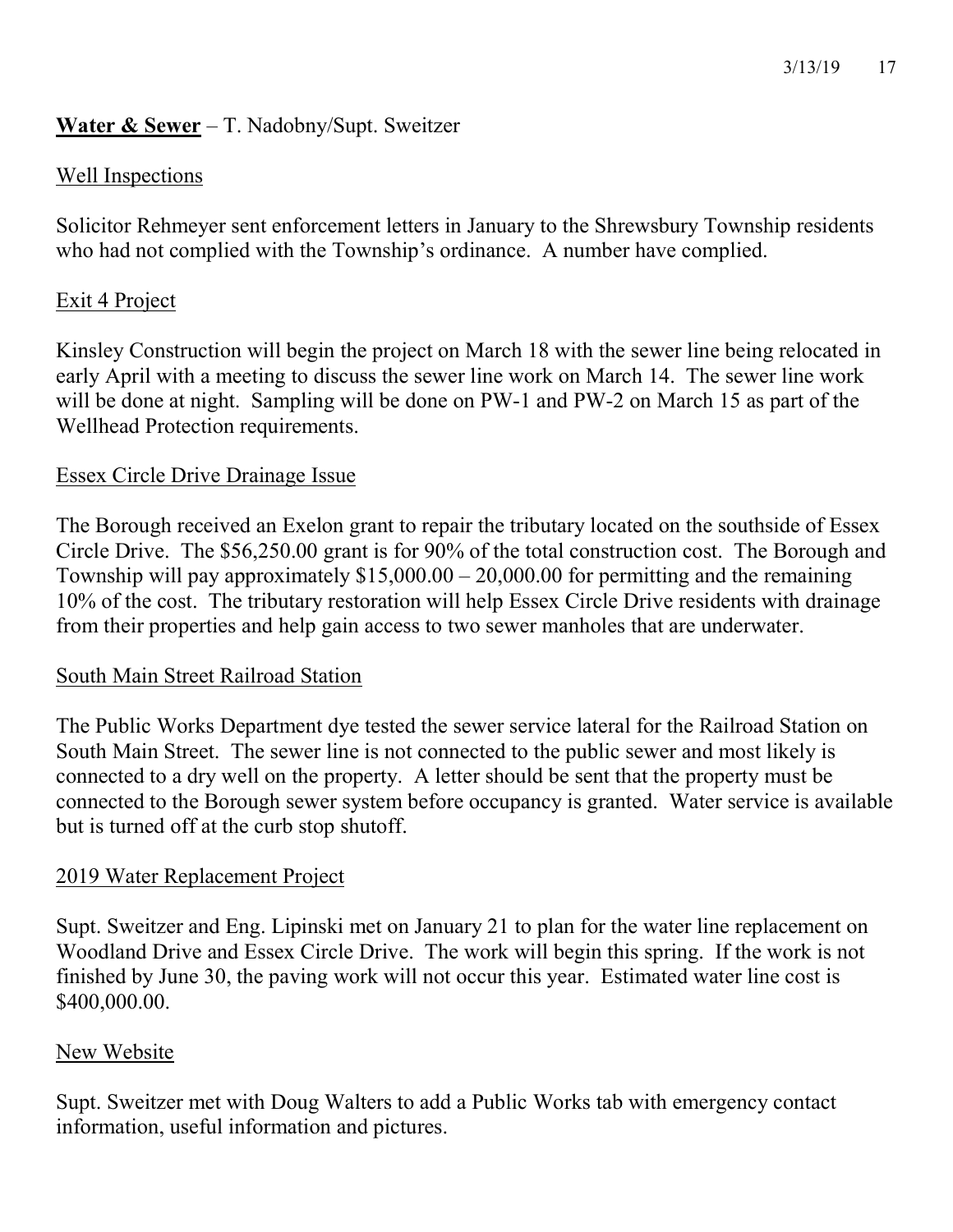### Pennvest Loan

R. Buchanan stated a meeting was held with David Davidson, P.E. regarding the review and filing of the application for the PENNVEST loan. He will also be sending the letters to the Borough's Planning Commission, the Shrewsbury Township Planning Commission, the York County Planning Commission, and the Agricultural Preservation Board regarding compliance with approved land use. Sol. Rehmeyer prepared a resolution approving the submittal of a financial assistance application to the Pennsylvania Infrastructure Investment Authority.

K. Wills moved to adopt Resolution 2019-4 Authorizing the Submittal of a Financial Assistance Application to the Pennsylvania Infrastructure Investment Authority. D. Kraatz seconded. The motion carried with all voting in favor.

### Public Roads & Lighting – M. Sharkey/Supt. Sweitzer

#### Traffic Calming Policy

Taken at the beginning of the meeting.

### Public Lands, Buildings and Finance – F. Arbogast/Mayor Sharkey

#### 44 South Main Street

An article will appear in the newsletter going out next week asking for opinions on whether to sell or lease the building. A letter was received from Ken Thomas that he feels the building should be sold if no community use is found.

#### ENGINEER'S REPORT

#### Water Line Replacement

Supt. Sweitzer and Columbia Gas are marking their facilities and the surveyors are scheduled to pick up the information next week. The bid should be awarded at the May meeting.

Dunaja Subdivision Plan West Forrest Avenue

The estimate of the public improvements is \$102,347.72.

# SOLICITOR'S REPORT

Sewer Issues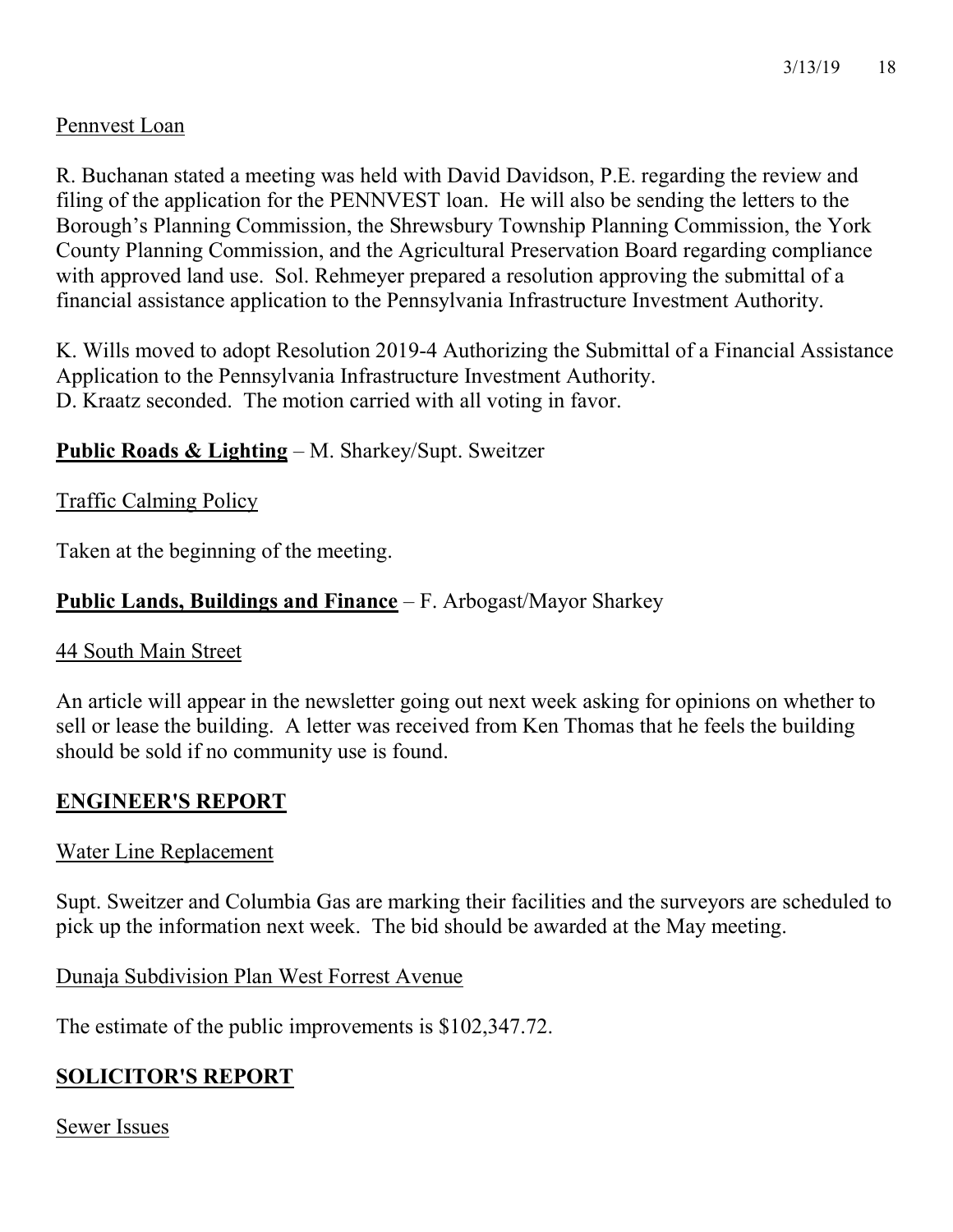A letter was sent to Attorney Hovis requesting detailed financial information on January 17 as requested by the Borough to help with the sewer budget process. A response dated February 22 was received, with select documentation.

### Right to Know Law Fee Schedule Resolution 2019-3

Solicitor Rehmeyer prepared an update to the schedule; the fees are those actually incurred by the Borough or the maximums allowed by law.

F. Arbogast moved to adopt Resolution 2019-3. S. Mayoryk seconded. The motion carried with all voting in favor.

#### Volunteer Tax Credit Program

Forms were developed that will be submitted to either the York Adams Tax Bureau or the Borough Tax Collector for volunteers to receive one of the credits. Drafts were provided to Council and will be provided to the fire chief as well.

#### Private Well Inspections in Shrewsbury Township

A second set of letters were prepared to be sent to residents in Shrewsbury Township who have not complied with Township Ordinance 2018-1. Those letters will be sent in early spring.

#### Right to Know Law Request Appeal filed by Randy Engle

The supplemental exhibits were filed with the Office of Open Records and third party notices were sent to the individuals associated with the names and addresses included in the right to know request.

#### Dunaja Subdivision Plan

The Agreement is being prepared regarding various utility issues and it will require compliance with all applicable ordinances.

#### 6 Circle Drive Sewer Lateral

According to bankruptcy counsel for the property owners, a quote was requested from Clearwater Excavation for repair and they are still waiting on a response. A follow-up was made.

#### Heathcote Glen II, Phase 3 Water Line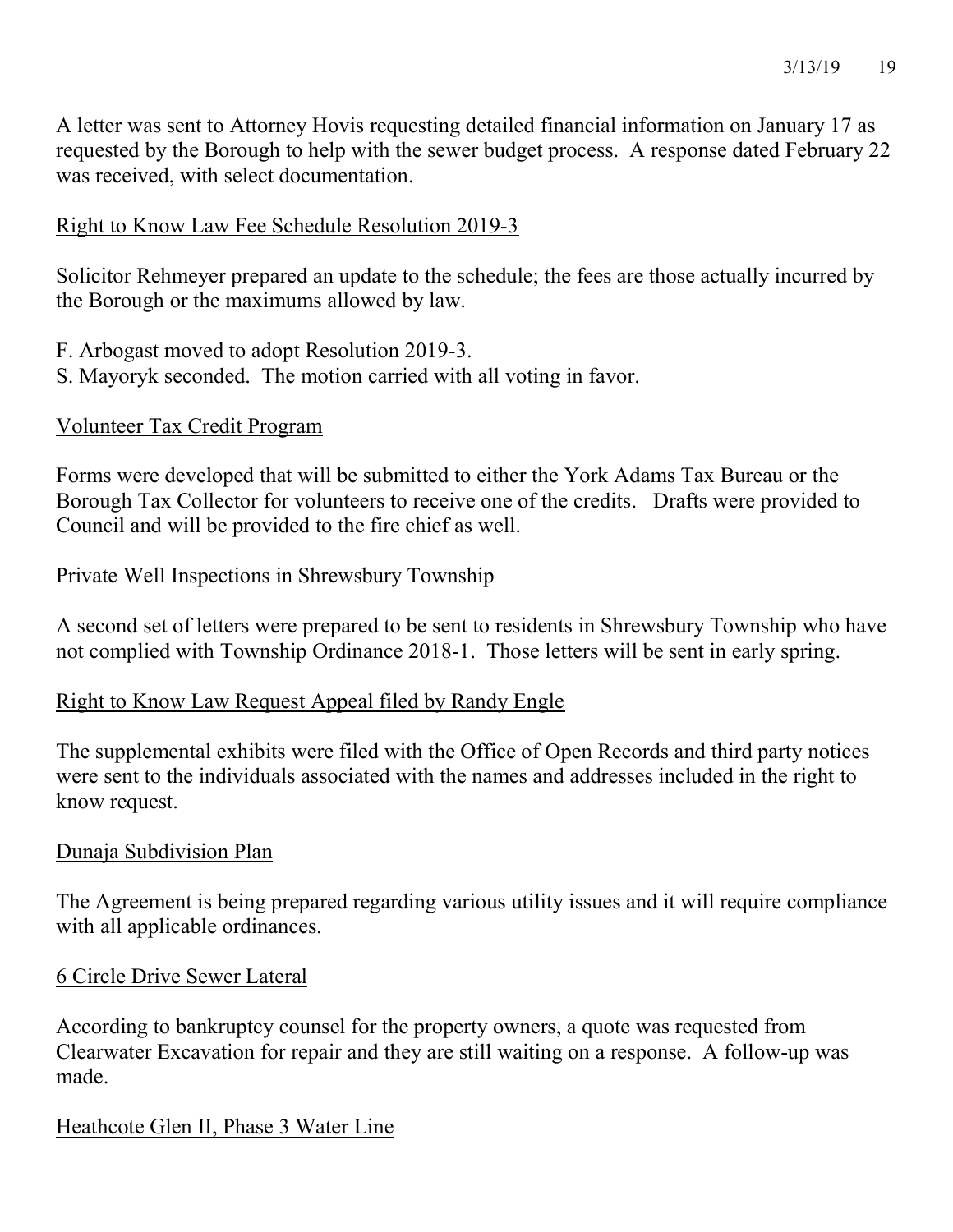As stated previously, there is a problem with the water line not being in the right-of-way on Hastings Way, as shown by prior documents of record. The developer's attorney was preparing updated documents in order to protect the Borough and to better inform the property owners. It is believed now that the homeowners and builder have issues and there is no cooperation from the homeowners in the Homeowners Association context, which is where a document needs to be approved and recorded. These issues need to be resolved before there is any further construction. A letter was sent to the homeowners by the developer's attorney. There has been no change.

### Stewartstown Railroad Company

As reported last month, the President of the Railroad indicated that the Company would like to differentiate the fee for the services it receives and the crossings fees it desires to collect. Solicitor Rehmeyer replied requesting information similar to what was requested from Omega Rail Management, particularly about other railroad crossing agreements in southern York County. We are waiting to hear from the President of the Railroad. Invoices are still being received from Omega Rail Management Company. Sol. Rehmeyer will advise the Railroad that the sewer line needs to be connected to the sewer main and to follow-up on our request for information.

### Public Safety, Welfare and Personnel - F. Arbogast/S. Walters

### County Hazard Mitigation Plan

K. Wills moved to adopt Resolution 2019-2 to adopt the York County 2018 Hazard Mitigation Plan.

S. Walters seconded. The motion carried with all voting in favor.

#### EOC Weather Drill

S. Walters reminded all about the weather drill that will occur here on March 26 from 9:00 a.m. to noon.

### Secretary's Report – C. Bosley

York County Boroughs Association Meeting

The next meeting is on March 28 in Seven Valleys.

# York Adams Tax Bureau - M. Sharkey